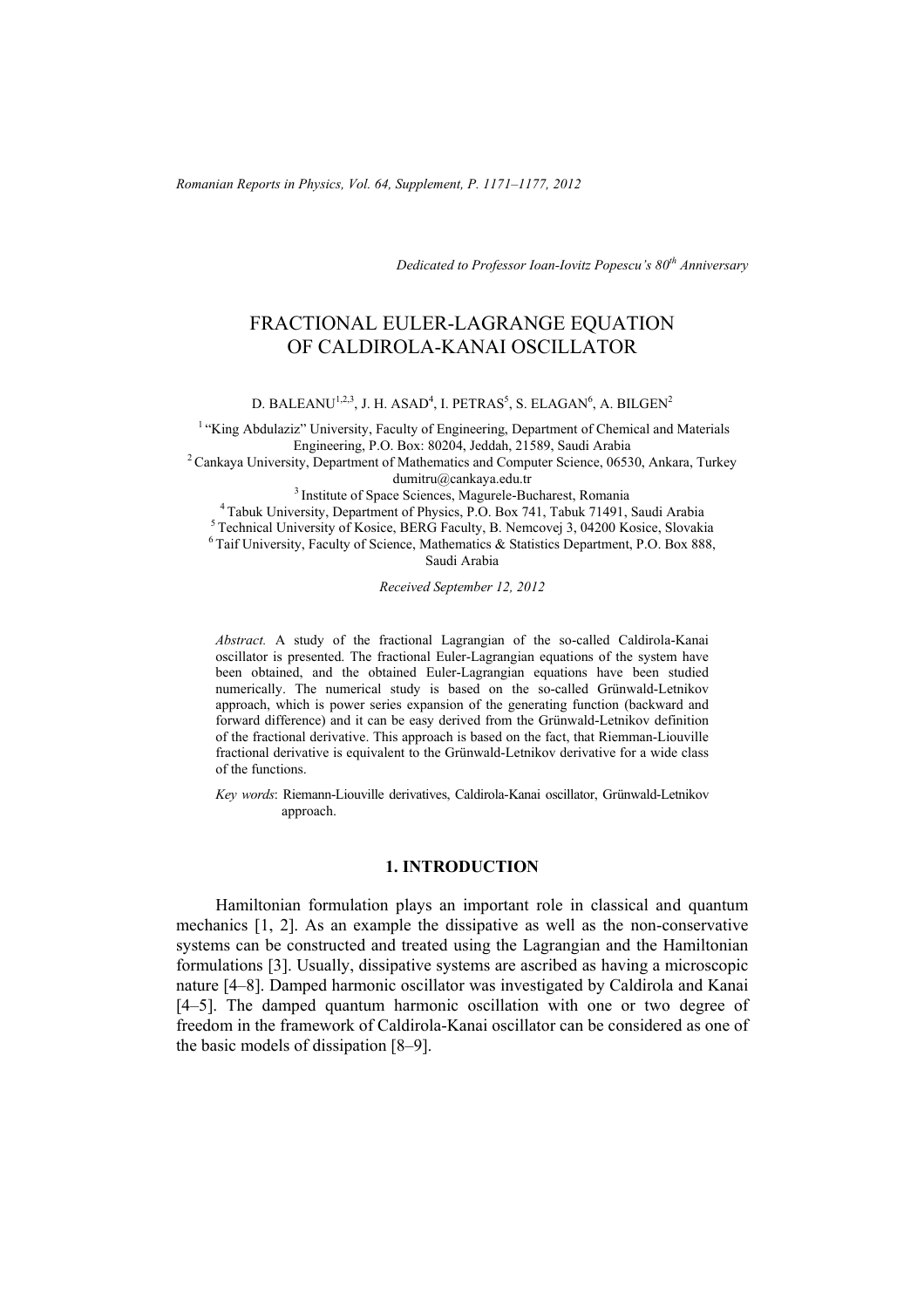When studying the damped quantum harmonic oscillator in the canonical approach, two different Hamiltonian representations have been introduced. In the first representation a one-dimensional system with an exponentially increasing mass was considered (*i.e.*, the so-called the Caldirola-Kanai oscillator) [10–19]. On the other hand, the second representation the so-called Bateman Feshbach-Tikochinsky oscillator, which consists of a damped and an amplified oscillator [12, 16–19] is considered. The Caldirola-Kanai oscillator is an open system whose parameters such as mass and frequency are all time dependent, while the Bateman Feshbach-Tikochinsky oscillator is a closed system whose total energy is conserved and the dissipated energy from the damped oscillator is transferred to amplified one.

Recently, fractional calculus has found many applications in many branches of science and engineering [20–22]. Fractional differential equations have been treated numerically and analytically in many papers [21–29]. Decomposition method is one of the methods used to solve such equations numerically and analytically [30–34]. Recently a new method called matrix approach has been introduced and used [35, 36]. On the other hand, analytic solutions to fractionalorder deferential equations are often expressed in terms of the Mittag-Leffler function [37–39].

In this paper, we pay attention to study numerically the fractional Euler-Lagrange equation of the so-called Caldirola-Kanai oscillator. This work is organized as follows. In section 2 we discussed briefly the basic definitions of the fractional derivatives. In section 3 we presented our model. In section 4 numerical results of the obtained Euler-Lagrange equation of the model are depicted. Finally, the concluding remarks are illustrated.

#### **2. BASIC DEFINITIONS**

In this section some fundamental formulas of fractional calculus are presented. The first one is the left Riemann-Liouville fractional integral defined as follows [20, 21]

$$
{}_{a}I_{t}^{\alpha}x(t) = \frac{1}{\Gamma(\alpha)}\int_{a}^{t}(t-\tau)^{\alpha-1}x(\tau)d\tau.
$$
 (1)

The form of the right Riemann-Liouville fractional integral is

$$
{}_{t}I_{b}^{\alpha}x(t) = \frac{1}{\Gamma(\alpha)}\int_{t}^{b}(\tau-t)^{\alpha-1}x(\tau)d\tau.
$$
 (2)

The expression of the left Riemann-Liouville fractional derivative reads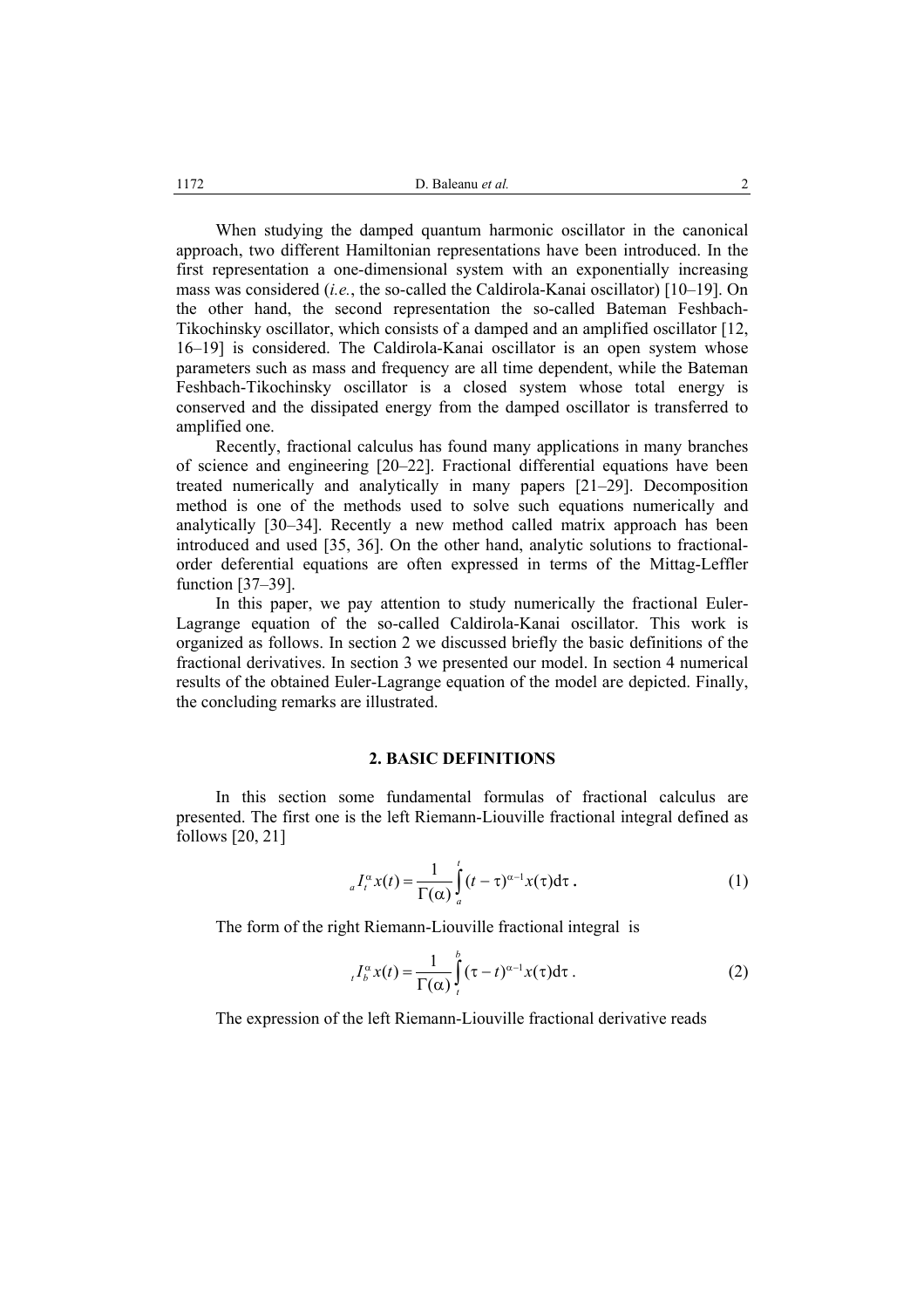$$
{}_{a}D_{x}^{\alpha}f(x) = \frac{1}{\Gamma(n-\alpha)} \left(\frac{d}{dx}\right)^{n} \int_{a}^{x} \frac{f(\tau)}{(x-\tau)^{\alpha-n+1}} d\tau.
$$
 (3)

The right Riemann-Liouville fractional derivative is given by

$$
{}_{x}D_{b}^{\alpha} f(x) = \frac{1}{\Gamma(n-\alpha)} \left(-\frac{d}{dx}\right)^{n} \int_{x}^{b} \frac{f(\tau)}{(\tau - x)^{\alpha - n + 1}} d\tau \tag{4}
$$

Here  $\alpha$  is the order of the derivative such that  $n-1 \leq \alpha \leq n$  and is different to zero. If  $\alpha$  is an integer, these derivatives become the classical ones. The generalized Mittag-Leffler function is defined as

$$
E_{\alpha,\beta}(z) = \sum_{n=0}^{\infty} \frac{z^n}{\Gamma(\alpha n + \beta)},
$$
\n(5)

such that  $\alpha > 0$ , and  $\beta > 0$ . Thus, the exponential function is a special case for Mittag-Leffler function, namely

$$
E_{1,1}(z) = \sum_{n=0}^{\infty} \frac{z^n}{\Gamma(n+1)} = \sum_{n=0}^{\infty} \frac{z^n}{n!} = \exp(z).
$$
 (6)

## **3. THE MODEL**

We start our formalism by considering a harmonic oscillator whose mass depends on time such that  $m(t) = m \exp(\sin \beta \gamma t)$ , and described by the following Hamiltonian:

$$
H = \frac{p^2}{2m} \exp(-\sin\beta\gamma t) + \frac{m}{2}q^2 \exp(\sin\beta\gamma t) \,. \tag{7}
$$

The mass depends explicitly on time,  $\beta$ ,  $\gamma$  are variable parameter and damping factors, while *p*, and *q* are canonical conjugate. If  $exp(sin \beta \gamma t)$  is Taylor expanded to first order in increasing power of  $\beta\gamma t$  with  $\beta \rightarrow 1$ . Then, Eq. (7) is reduces to Caldirola-Kanai Oscillator.

The Lagrangian corresponding to the Hamiltonian given by Eq. (7) is given as:

$$
L = \exp(\sin\beta \gamma t) \left[\frac{1}{2}m\dot{q}^2 - \frac{1}{2}mv^2(t)q^2\right].
$$
 (8)

The classical equation of motion is that of a damped oscillator

$$
\ddot{q}(t) + \beta \gamma \cos \beta \gamma t \dot{q}(t) + w^2(t)q(t) = 0.
$$
 (9)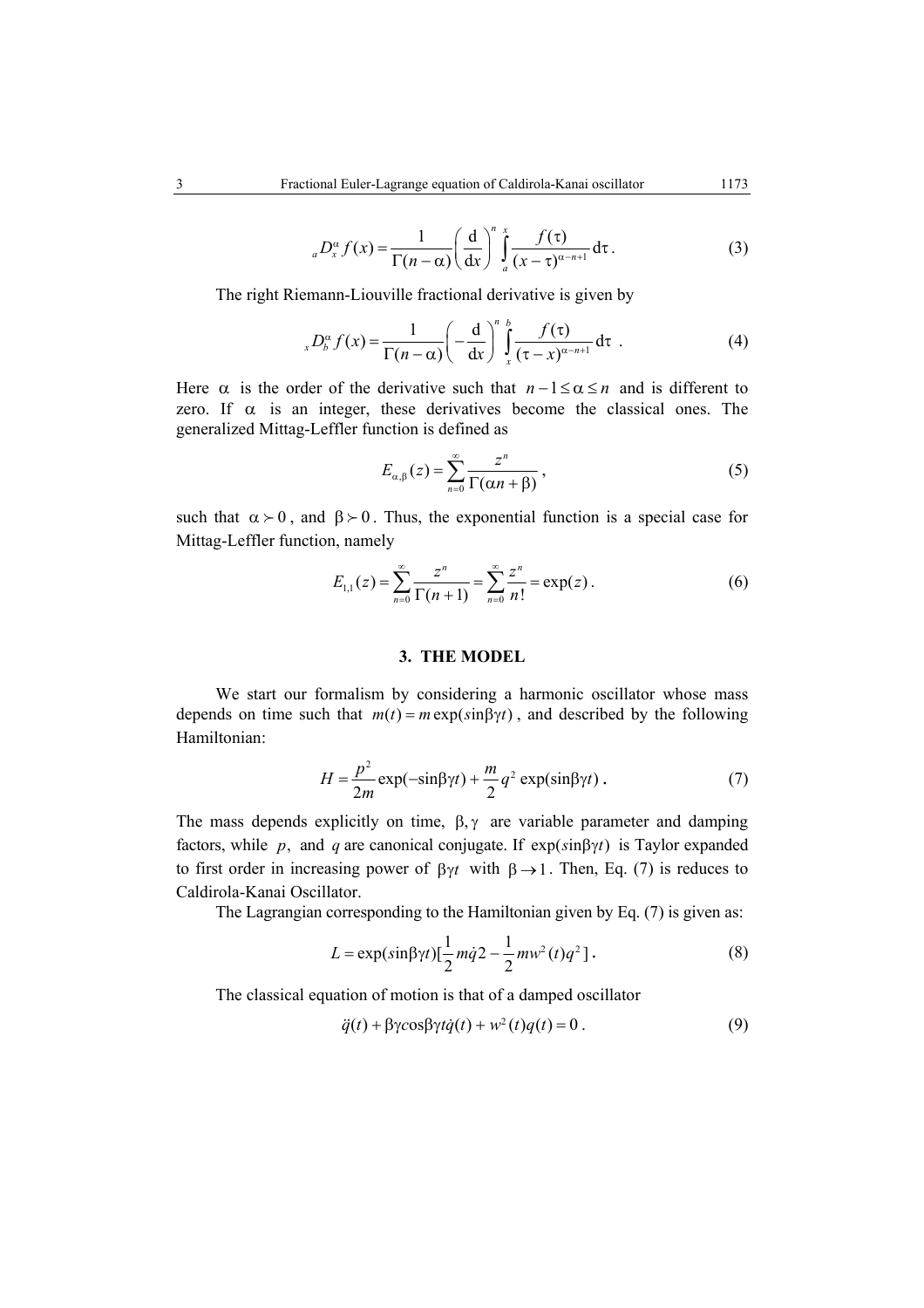The fractional counterpart of Eq. (8) can be written as:

$$
L^{F} = E_{1,1}(\sin \beta \gamma t) \left[ \frac{1}{2} m\left(\, _{a}D_{t}^{\alpha}q\right)^{2} - \frac{1}{2} m w^{2}(t)q^{2} \right]. \tag{10}
$$

Using the general form for the fractional Euler-Lagrange equation, namely

$$
\frac{\partial L}{\partial q_i} + {}_{i}D_b^{\alpha} \frac{\partial L}{\partial {}_{a}D_i^{\alpha}q_i} + {}_{a}D_i^{\beta} \frac{\partial L}{\partial {}_{i}D_b^{\beta}q_i} = 0 ,
$$
\n(11)

the fractional Euler-Lagrange equations have the following form

$$
{}_{t}D_{b}^{\alpha}(E_{1,1}(\sin \beta \gamma t)) {}_{a}D_{t}^{\alpha}q(t)) - E_{1,1}(\sin \beta \gamma t)w^{2}(t)q(t) = 0.
$$
 (12)

Now, our goal is to solve Eq. (12) numerically for different values of  $\alpha$ .

## **4. NUMERICAL ANALYSIS**

For numerical solution of the linear fractional-order equations (12) we can use the decomposition to its canonical form with substitutions  $q(t) = x<sub>1</sub>(t)$  and  $_{a}D_{t}^{\alpha}q(t) \equiv x_{2}(t)$ . As a result, we obtain the set of equation in the following form:

$$
{}_{a}D_{t}^{\alpha}x_{1}(t) = x_{2}(t),
$$
  
\n
$$
{}_{t}D_{b}^{\alpha}(E_{1,1}(\sin \beta \gamma t)x_{2}(t)) = E_{1,1}(\sin \beta \gamma t)w^{2}(t)x_{1}(t).
$$
\n(13)

Instead left and right side Riemann-Liouville fractional derivatives (3) and (4) in the set of equations (13) can be used the left and right Grünwald-Letnikov derivatives, which are equivalent to the Riemann-Liouville fractional derivatives for a wide class of the functions [40]. The Grünwald-Letnikov derivatives can be defined by using upper and lower triangular strip matrices (Podlubny's matrix approach) or we can directly apply the formula derived from the Grünwald-Letnikov definitions, backward and forward, respectively, for discrete time step *kh,*   $k = 1,2,3, \ldots$  Le us consider the second approach, which works very well for linear as well as for nonlinear fractional differential equations [41]. Time interval [*a, b*] is discretized by  $(N + 1)$  equal grid points, where  $N = (b - a)/h$ . Thus, we obtain the following formula for discrete equivalents of left and right fractional derivatives:

$$
{}_{a}D_{t}^{\alpha}x_{k} = h^{-\alpha} \sum_{i=0}^{k} c_{i}x_{k-i}, \quad k = 0, ..., N,
$$
 (14a)

$$
{}_{i}D_{b}^{\alpha}x_{k} = h^{-\alpha} \sum_{i=0}^{N-k} c_{i}x_{k+i}, \quad k = N, ..., 0,
$$
 (14b)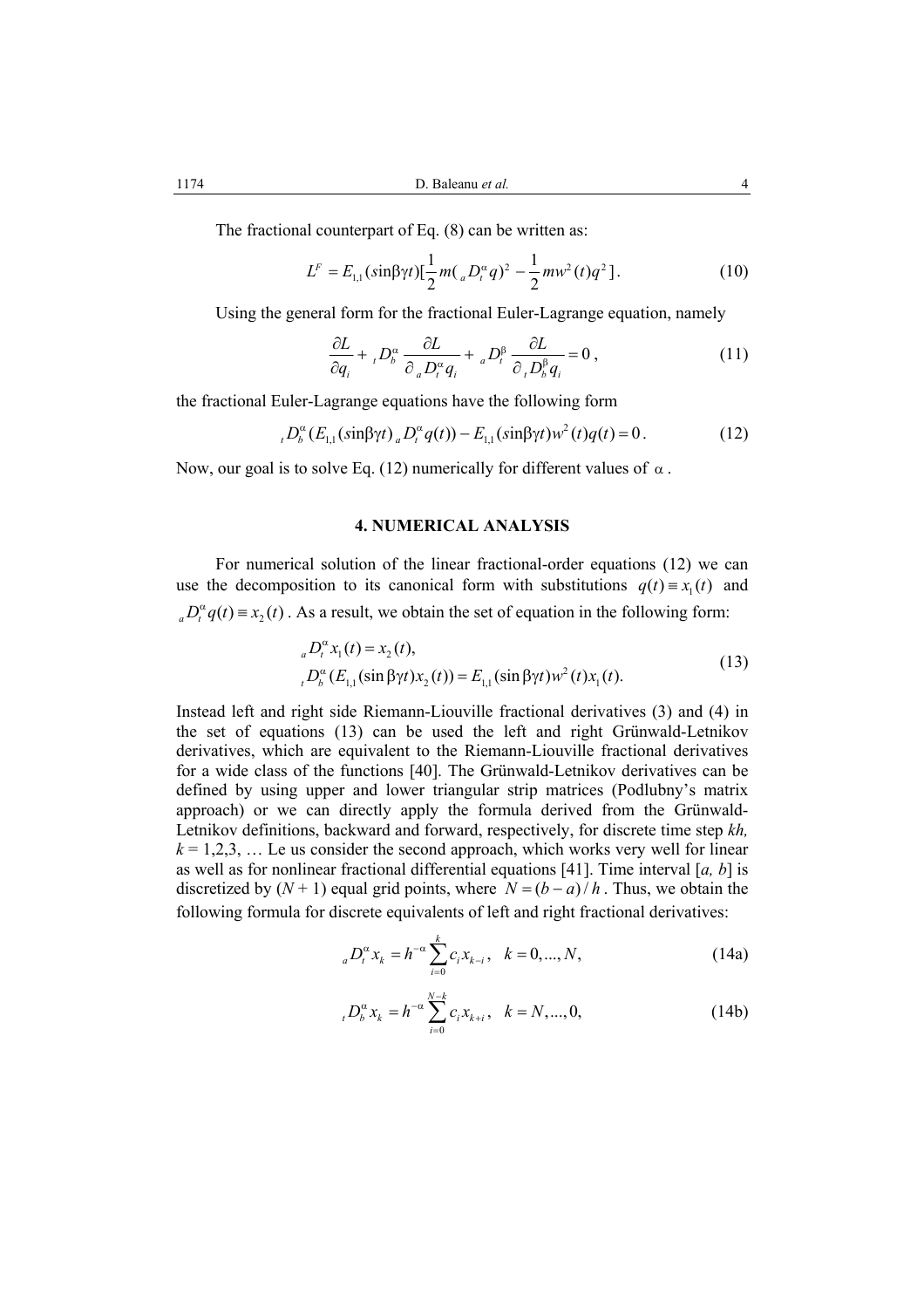respectively, where  $x_k \approx x(t_k)$  and  $t_k = kh$ . The binomial coefficients  $c_i$ ,  $i = 1,2,3,...$ , can be calculated according to relation

$$
c_i = \left(1 - \frac{1 + \alpha}{i}\right) c_{i-1} \tag{15}
$$

for  $c_0 = 1$ . Then, general numerical solution of the fractional linear differential equation with left side derivative in the form

$$
{}_{a}D_{t}^{\alpha}x(t) = f(x(t),t)
$$
\n(16)

can be expressed for discrete time  $t_k = kh$  in the following form:

$$
x(t_k) = f(x(t_k), t_k)h^{\alpha} - \sum_{i=m}^{k} c_i x(t_{k-i}),
$$
\n(17)

where  $m = 0$  if we do not use a short memory principle, otherwise it can be related to memory length. Similarly we can derive a solution for an equation with right side fractional derivative. Let us consider the different value of order  $\alpha$  for simulation time 1 second and time step  $h = 0.0005$ . The parameters set up are the following:  $\beta = 1$ ,  $\gamma = 10$ , and initial condition  $q(0) = 0.1$  and  $w(t) = 2t$ .



Fig. 1 – Numerical solution of equation (18) for time 1 second.

Let us consider the different function  $w(t)$  in the form  $w(t) = 4t + 1$  and parameters:  $\beta = 1$ ,  $\gamma = 10$ , and initial condition  $q(0) = 0.1$ .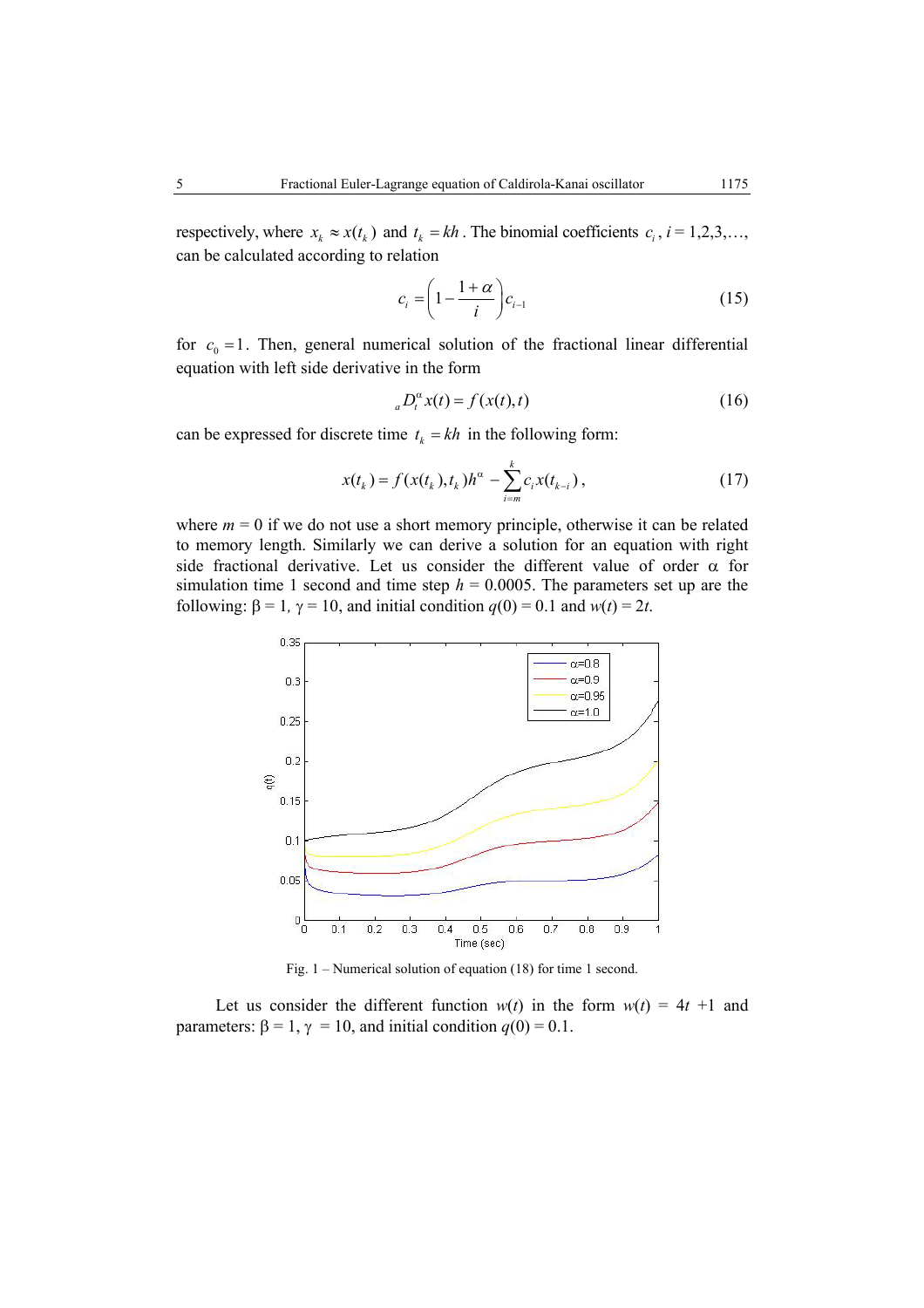

Fig. 2 – Numerical solution of equation (18) for time 1 second.

In Fig. 1 and Fig. 2 are depicted the simulation results of equations (17) for parameters  $\beta = 1$ ,  $\gamma = 10$ , and various order  $\alpha$ , where derivative interval is  $a = 0$ and  $b = 1$ , initial condition  $q(0) = 0.1$ , for total simulation time 1 second and computational time step  $h = 0.0005$ .

### **5. CONCLUSIONS**

In this paper we investigated the numerical solutions of the fractional Caldirola-Kanai Euler-Lagrange equations. We started with the classical Caldirola-Kanai Lagrangian and then we fractionalized it and we obtained the fractional Euler-Lagrange equations. Finally, we investigated numerically the solution of the fractional Euler-Lagrange equations obtained. Our numerical method used is based on the formula derived from the Grünwald-Letnikov definitions, backward and forward, respectively. The numerical results are shown in Fig. 1, and Fig. 2. For example, Fig. 1 shows the numerical solution of Eq. (17) for parameters  $\beta = 1$ ,  $\gamma = 10$ , and various order  $\alpha$ , and initial condition  $q(0) = 0.1$  and  $w(t) = 2t$ . While, Fig. 2 shows the numerical solution of Eq. (17) for parameters  $\beta = 1$ ,  $\gamma = 10$ , and various order  $\alpha$ , initial condition  $q(0) = 0.1$ , and  $w(t) = 4t + 1$ .

It is clear from the figures that the behaviors of the fractional Euler-Lagrange equation strongly depend on the order of the fractional derivative, in addition to the form of the function  $w(t)$ . For each graph we provided the classical solution of the equations ( $\alpha$  = 1) and three different cases for  $\alpha$ .